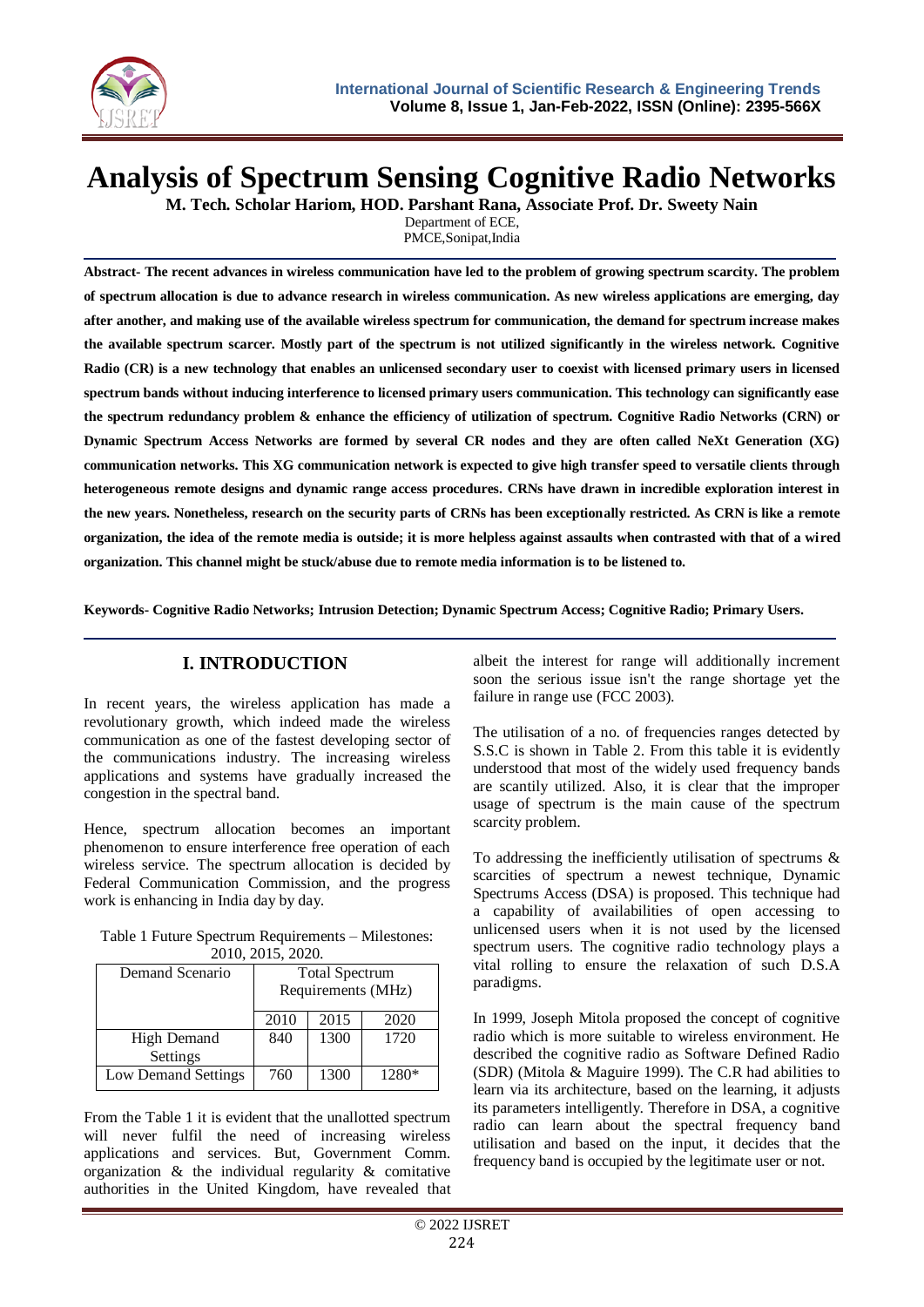

Table 2. Frequency band utilization.

| Frequency Band | Maximum Utilization (%) | Max. Utilisation (%) |
|----------------|-------------------------|----------------------|
|                | (SCC)                   |                      |
| <b>TV UHF</b>  | 24.7                    | 20.4                 |
| <b>GSM 900</b> |                         | 51.9                 |
| <b>UMTS</b>    | 15.6                    | 3.8                  |
| <b>CDMA</b>    |                         | 50.7                 |
| ISM            | 0.1                     |                      |
| Total Average  | 1.7 (30 MHz-3GHz)       | 6.96 (100MHz-3GHz)   |

### **II. COGNITIVE RADIO NETWORK**

To resolve the issue of range lack, intellectual radio was spearheaded by Mitola from Software Defined Radio (SDR) (Haykin and Simon 2005) to further develop range use. Psychological radio is another exploration region for remote correspondence in which either an organization or a remote hub can change its transmission or gathering boundaries to convey proficiently by keeping away from obstruction with either authorized or unlicensed clients (Bhattacharya et al. 2011).

Intellectual radio permits hubs to discover openings for correspondence utilizing the "range openings" and transporting the parcels of correspondence on topped of psychological radios connections to effectively work with helpful applications and administrations (Chen et al. 2008). A psychological radio hub faculty's accessible range, possesses it for correspondence and empties the range on detecting the arrival of the authorized client.

A versatile terminal with intellectual radio correspondence abilities can generally detect the correspondence conditions (for example range openings, geographic area, accessible wire/remote correspondence framework or networks, and accessible administrations), investigate the climate and take in data from the climate with the client's prerequisites and reconfigure itself by changing framework boundaries to adjust to specific strategies and guidelines. Intellectual radio hubs and the radio connections structure the Cognitive Radio Network (CRN) which utilizes a few variables for dynamic checking, either in the outer or inner radio climate, for example, radio recurrence range, and client conduct and organization state.

#### **1. Cognitive Radio:**

The CRs were 1st characterized by Mitola and Maguire (1999). They characterized CR as a radio or framework that detects its functional electromagnetic climate and could progressively and self-governingly change its radio working boundaries to alter framework activity, for example, augment throughput, alleviate impedance, work with interoperability, access auxiliary business sectors.

CR is a hardware device which has a capability of tuning to any frequency band and receives any modulation transversely in the wide frequency spectrum and it processes these signals through software. Initially, the CR observes, learns, senses the RF environment, and detects the RF activity of multiple bands, standards and channels.

After gaining this information based on learning and observation, the CR adapts to the environment by dynamically changing its transmission parameters according to the changing environment and performs to give the optimal output. These key functions of CR are shown in the Figure 1.1.

CR joins different wellsprings of data, decides its present activity settings, and teams up with other intellectual radios in a remote organization; hence it becomes a Cognitive Radio Network (CRN). By practically implementing this cognitive radio technology, Secondary User (SU) can sense and able to know which portion of the spectrum is accessible.

Based on it, SU could choose the best accessible channel, and arrange range access with different clients until a Primary User (PU) recovers the range utilization rights (Haykin and Simon 2010).



Fig 1. Key Functions of Cognitive Radio.

#### **2. Physical Layer of CR:**

The essential portions of a CRtrans-receiver are the radios front-ending & the base-banding taking care of unit (Cabric et al. 2004). Each portion can be reconfigured through a control transport. Figure 4 shows the actual plan of the intellectual radio.



Fig 2. Cognitive Radio Transceiver schematic.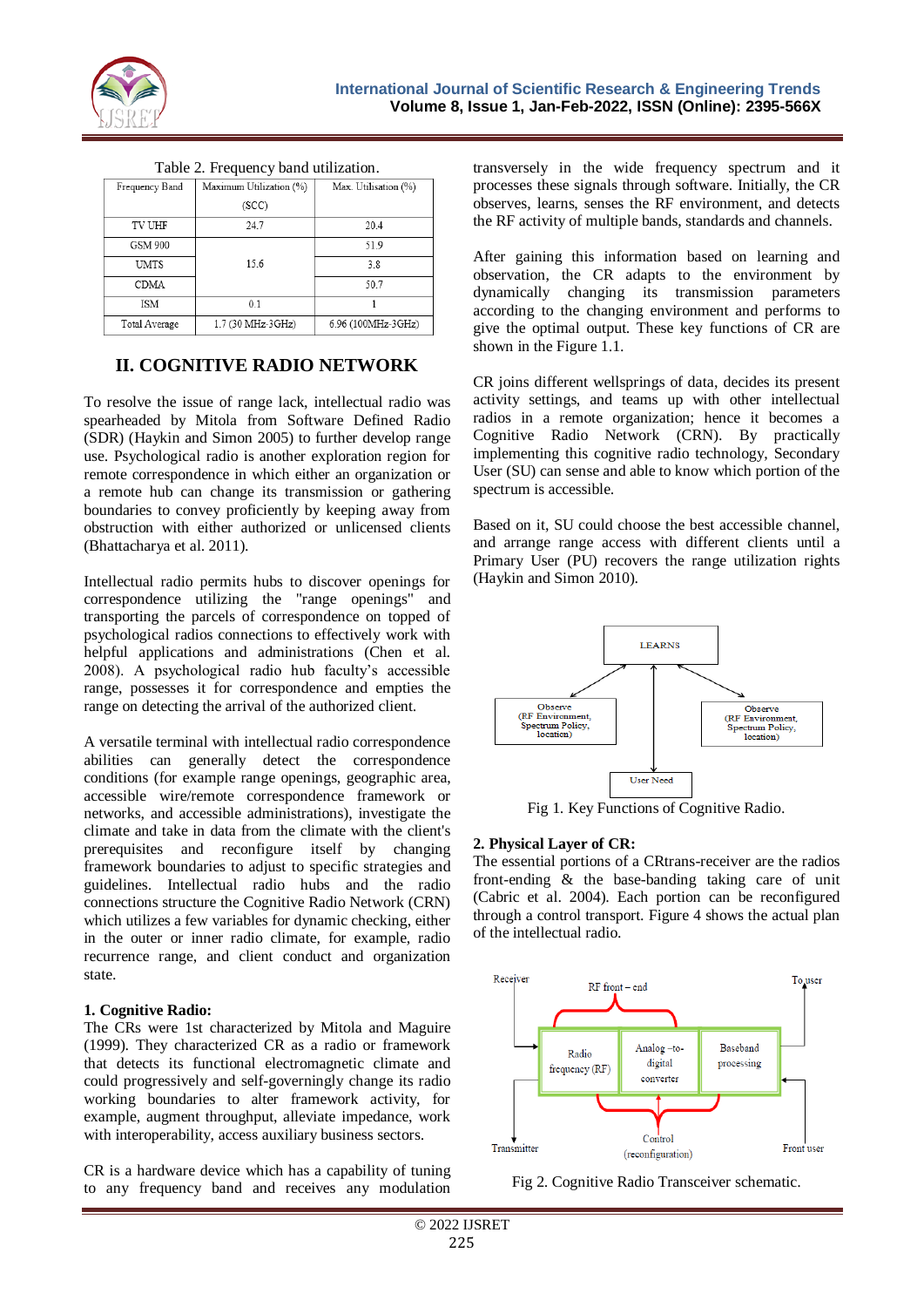

Wideband antenna



Fig 3. RF or Analog front-end design.

This is completed to acclimate to the timing-fluctuating R.F climate. In the R.F front-ending, the acquired sign is enhanced, mixing& afterward it is changed over computerized. In the baseband taking care of unit, the sign is adjusted or it could be demodulated and afterward it is encoded/ decoded.

The baseband taking care of unit of a Cognitive Radio is generally like existing handsets. Regardless, the new procedure of the Cognitive Radio is the RF front-end. Likewise, next, on the RF front-end related to the Cognitive Radios (CR), the cunning behavior for Cognitive Radio Transceiver is a wideband distinctive constraint of the RF front-end. This cutoff is basically b identified with RF gear system, for example, wideband radio wire similarly as adaptable channel and intensifier. RF subordinate hardware for the Cognitive Radio ought to be useful for tuning to any piece of an expansive reach related to repeat range.

# **III. PROPOSED ALGORITHM**

To work on the security of intellectual remote organizations, it is important to take the hub trust esteem as a significant file to take an interest in helpful detecting. Subsequently, the mix of hub trust worth and fundamental framework design can meet the detecting exactness and decrease energy utilization. The blockchain the board community can be more viable in forestalling information disarray. A weighted mix instrument dependent on standing [27] can further develop the detecting execution of psychological remote organizations. The calculation first gauges the unwavering quality of all hubs in the framework. This assessment depends on the authentic intelligent information.

When a dubious hub is discovered, it promptly settles on a seclusion choice for the detecting information of the hub. The calculation works on the vigor of the framework, however builds the extra energy utilization, and the effect of natural changes on the actual hub isn't thought of. Truth be told, the radio climate is period-shifting, &alteration in the functioning status of the essential client would

likewise influence the detecting of hubs, particularly whenever the area of the essential client moved, the hubs via great detecting might become malevolent in the following second, while the hub with terrible showing might turn into a dependable hub.

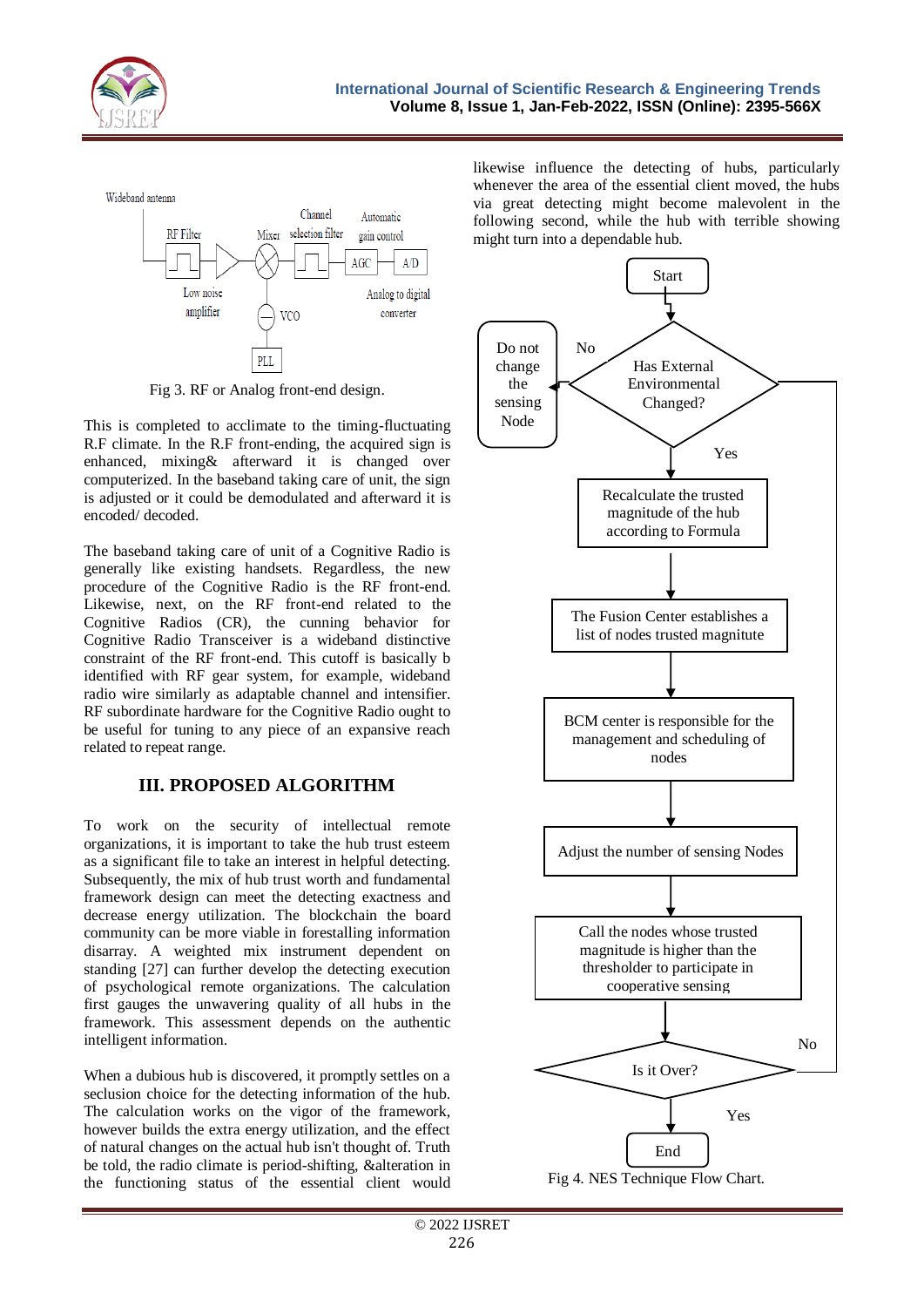

Accordingly, to follow changes in the situation with hubs, it is important to build up a constant assessment system for hubs. At the point when the hub execution break down, it can stop its detecting work on schedule, and when the hub execution turns out to be better, it very well may be moved to work on schedule. To assess and choose hubs all the more effectively, this report sets up a hub assessment calculation and hubs determination instrument. The hubs determination calculation stream graph is displayed in Figure 6.

In Figure 6, the intellectual remote organization assesses the unwavering quality of every hub prior to performing range detecting tasks, and this assessment depends on authentic information. At the point when the outer climate is steady, the first plan will keep on working, however when the outside climate changes, the dependability of the hub should be re-assessed.

The hub assessment and choice calculation can run steadily in a consistent climate, which can lessen the ideal opportunity for re-assessment and hub determination. Just when the climate changes extraordinarily, for example, the essential client moves, there is another obstruction, a hub fizzles or thesehad no batteries&another abrupt situations, the FC would reconsider the hubs, &calling the hubs via highest trusted esteems from the block chaining the board community to performing range detecting. It is can extraordinarily work on the productivity of range detecting, and diminish the pointless energy utilization and upgrading the power of psychological remote organizations.

## **IV. RESULT ANALYSIS**

In this section, we have to discuss the result analysis of cognitive radio network. The simulation parameter is discussed in the table 3.

| Table 3. Simulation Parameter. |                        |                          |  |  |
|--------------------------------|------------------------|--------------------------|--|--|
| Sr. No.                        | Parameter              | Value                    |  |  |
|                                | Simulation Area        | A Circular area with a   |  |  |
|                                | Setting                | radius of m              |  |  |
| $\overline{2}$                 | Primary User           | Place a primary user     |  |  |
|                                |                        | anywhere on the edge     |  |  |
|                                |                        | of circular area         |  |  |
| 3                              | Working                | BPSK signal with         |  |  |
|                                | Parameters of          | power of 100 MW and      |  |  |
|                                | primary user           | bandwidth of 100 kHz.    |  |  |
| $\overline{4}$                 | Number of              | Randomly place 15        |  |  |
|                                | <b>Nodes</b>           | nodes (5 nodes with      |  |  |
|                                |                        | $SNR = -18$ dB and $-14$ |  |  |
|                                |                        | dB respectively)         |  |  |
| 5                              | Noise Settings         | <b>AWGN</b>              |  |  |
| 6                              | Average                | 10000                    |  |  |
|                                | <b>Detection Times</b> |                          |  |  |
|                                | <b>Auxiliary Node</b>  | 3                        |  |  |

The circular area with radius m is define as simulation area of the network. The primary users are placed anywhere on the edge of circular area. The signal power is 100 MW and bandwidth of 100 kHz. Similarly, 15 nodes are placed in the system. Beyond this SNR of these nodes are -18 dB and -14dB respectively. The noise used in the proposed system is AWGN. The average detection time and auxiliary nodes are 10000 and 3 respectively. Energy detection method is used as spectrum detection.



Fig 5. Comparative Analysis of Sensing Performance between Proposed and NES Algorithm.

Similar Analysis of Sensing Performance among Proposed and NES Algorithm is displayed in the fig 4.3. On account of four pernicious hubs in psychological remote organization, the location likelihood of the calculation in this paper is higher than that of the traditional calculation under similar bogus caution likelihood. This is on the grounds that the calculation in this paper thinks about the climate and other variable components, and the intellectual remote organization has more grounded vigor and more grounded hostile to assault capacity. Regardless of in any climate, the hub data can be refreshed on schedule, and the hub data is encoded by blockchain innovation.

The combination community can demand the hubs with great execution to partake in helpful detecting, so the detecting execution is in every case better compared to the exemplary calculation. The discovery likelihood of proposed calculation is better as contrast with NES calculation.

#### **V. CONCLUSION**

This paper designs an inside and out examination on the model of intellectual remote organizations. In the pragmatic application situations of intellectual remote organizations, there are typically genuine mistakes when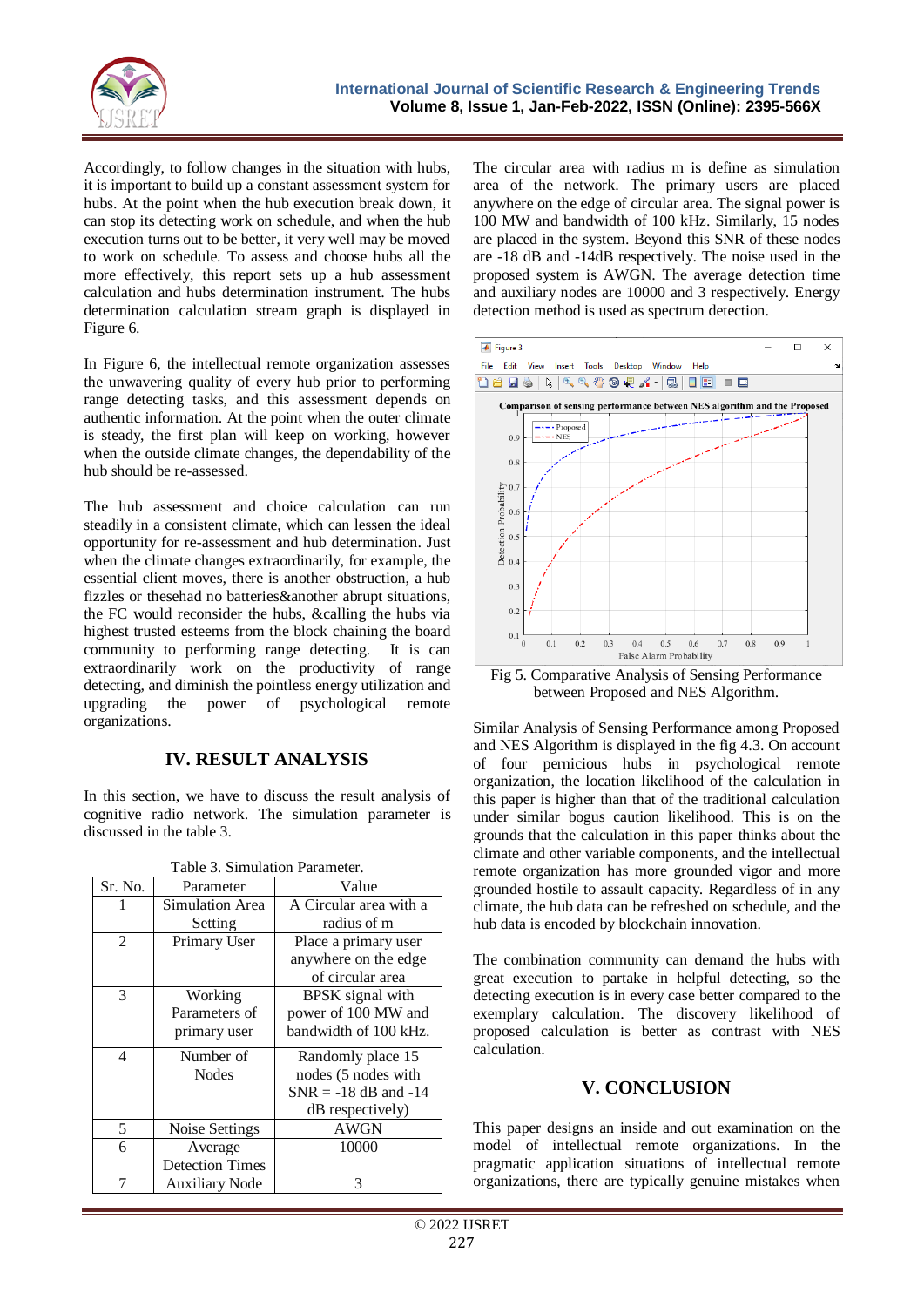

the hubs detecting the information, which causes the detecting esteems to go amiss from the ordinary reach, or a few hubs purposely, send some unacceptable information to the combination community.

Accordingly, focusing on the security issue of noxious hub assault in intellectual remote organization, this paper proposes the hub assessment and planning (NES) calculation and the Secure Spectrum Sensing, which respects the client's collaboration history and association distance as a public record book, and is overseen by the blockchain the executives community, which is helpful for the combination place to call hubs with astounding execution to take an interest in agreeable detecting.

#### **REFERENCES**

- [1] Abbas, Sana-e-Zainab, S & Wajahat 2010, 'An Efficient Algorithm for Secure & Fair Dynamic Spectrum Access in Cognitive Radio Networks', Canadian Journal on Multimedia and Wireless Networks, vol. 1, no. 3, pp. 173-177.
- [2] Amarnathprabhakaran, A & Manikandan, A 2013, 'An Efficient Communication and Security for Cognitive Radio Networks', International Journal of Advanced Research in Electrical, Electronics and Instrumentation Engineering, vol. 2, issue 4, pp. 1689-1696.
- [3] Anand Z Jin & Subbalakshmi, KP 2008, 'An analytical model for primary user emulation attacks in cognitive radio networks', DySPAN 2008, 3rd IEEE Symposium, IEEE, pp. 1-6.
- [4] Atta & Alireza 2012, 'A Survey of Security Challenges in Cognitive Radio Networks: Solutions and Future Research Direction', Proceeding of IEEE, pp. 3172-3186.
- [5] Bhattacharjee, Suchismita & Ningrinla Marchang 2015, 'AttackResistant Trust-Based Weighted Majority Game Rule for Spectrum Sensing in Cognitive Radio Networks', International Conference on Information Systems Security, Springer, pp. 441-460.
- [6] Bhattacharya, PP, Khandelwal, R, Gera, R & Anjali Agarwal 2011, 'Smart radio Spectrum management for Cognitive radio', International journal of Distributed and parallel systems, vol. 2, no. 4, pp. 12-24.
- [7] Cabric Danijela M Mishra & Brodersen, RW 2004, 'Implementation issues in specrtum sensing for cognitive radios. Signal Systems and Computers', Conference record of 38th Asilomer Conference, IEEE, vol. 1, pp. 772-776.
- [8] Chen, R, Park, J & Reed, JH 2008, 'Toward secure distributed spectrum sensing in cognitive radio networks', Communications Magazine, IEEE, vol. 46, no. 4, , pp. 50-55.
- [9] Dubey Rajni, Sanjeev Sharma & Lokesh Chouhan 2012, 'Secure and trusted algorithm for cognitive

radio network', Ninth International Conference on Wireless and Optical Communications Networks (WOCN), IEEE, pp. 1-7.

- [10] Etkin, R, Parekh, A & Tse, D 2005, 'Spectrum sharing for unlicensed bands', Proc. IEEEDySPAN 2005, IEEE, pp. 251–258.
- [11] FCC 2003, 'Notice for Proposed Rulemaking (NPRM 03-322)', Facilitating Opportunities for flexible, Efficient, and Reliable Spectrum Use Employing Cognitive Radio Technologies. ET Docket, pp. 03- 108.
- [12] Feng Lin, Robert C Qiu, Zhen Hu, Shujie Hou, Lily Liy, James P Browningz & Michael C Wicks 2012, 'Cognitive Radio Network as Sensors: Low Signalto-Noise Ratio Collaborative Spectrum Sensing', Proceedings of Aerospace and Electronics Conference (NAECON), IEEE, pp. 978-985.
- [13] Harish Ganapathy, Constantine Caramanis & Lei Ying 2010, 'Limited Feedback for Cognitive Radio Networks Using Compressed Sensing', IEEE 48th Annual Allerton Conference on Communication, Control, and Computing (Allerton), IEEE, p. 10901097.
- [14] Haykin & Simon 2005, 'Cognitive radio: brainempowered wireless Communication. Selected Areas in Communications', IEEE Journalon, vol. 23, no. 2, pp. 201–220.
- [15] Haykin & Simon 2010, 'Cognitive radio: brainempowered wireless communications', IEEE Journal of Selected Areas of Communication, vol. 2, pp. 201-220.
- [16] Ian F Akyildiz, Won-Yeol Lee & Kaushik R Chowdhury 2006, 'Next generation/dynamic spectrum access/cognitive radio wireless networks: a survey', Computer networks, vol. 50, no. 13, pp. 2127- 2159.
- [17] Januszkiewicz & Lukasz 2010, 'Simplified human body models for interference analysis in the cognitive radio for medical body area networks', 8th International conference on Medical Information and Communication Technology, IEEE, pp. 15-24.
- [18] Juebo & Long Tang 2012, 'Research and Analysis on Cognitive Radio Network Security', Wireless Sensor Network, vol. 4, pp. 120-126.
- [19] Khuong Ho-Van & Thiem Do-Dac 2018, 'Reliability-Security Tradeoff analysis of Cognitive Radio Networks with jamming and licensed interfernce', Wireless Communication and Mobile Computing, Hinadwi, vol. 2018, pp. 1-15.
- [20] Kwang Cheng Chen, Peng-Yu Chen, Neeli Prasad, Ying-Chang Liang & Sumei Sun 2009, 'Trusted cognitive radio networking. Wireless Communications and Mobile Computing'.
- [21] León, Olga, Juan Hernández-Serrano & Miguel Soriano 2010, 'Securing cognitive radio networks', International journal of communication systems no. 5, pp. 633-652.